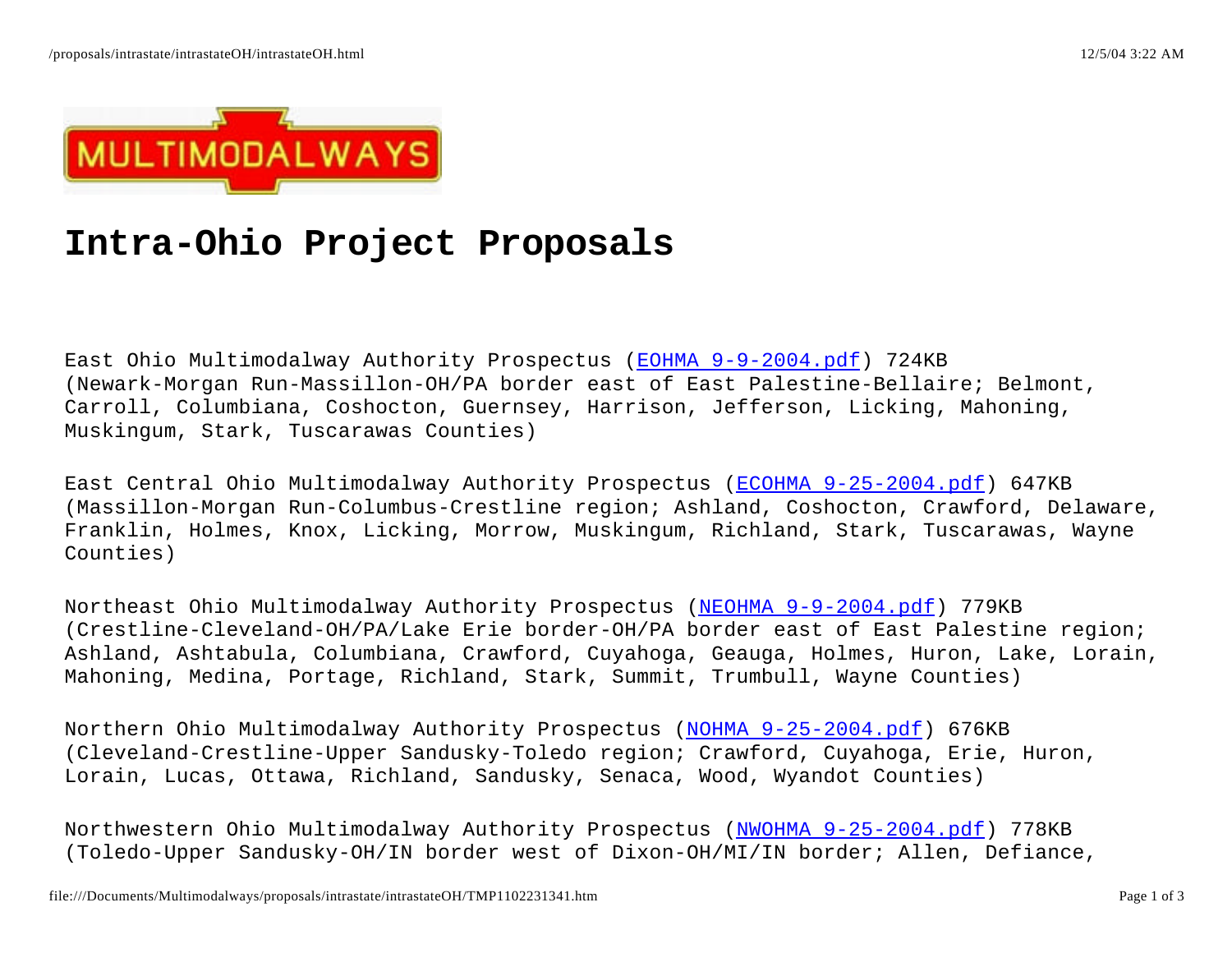Fulton, Hancock, Hardin, Henry, Lucas, Paulding, Putnam, Seneca, Van Wert, Williams, Wood, Wyandot Counties)

East Southeastern Ohio Multimodalway Authority Prospectus (<u>ESEOHMA 9-24-2004.pdf</u>) 588KB (Columbus-Bellaire-Belpre region; Athens, Belmont, Fairfield, Franklin, Guernsey, Hocking, Licking, Monroe, Morgan, Muskingum, Noble, Perry, Washington Counties)

South Southeastern Ohio Multimodalway Authority Prospectus (SSEOHMA 9-25-2004.pdf) 572KB (Columbus-Belpre-Portsmouth region; Athens, Fairfield, Franklin, Gallia, Hocking, Jackson, Lawrence, Meigs, Pickaway, Pike, Ross, Scioto, Vinton, Washington Counties)

South-Southwestern Ohio Multimodalway Authority Prospectus (<u>SSWOHMA 9-9-2004.pdf</u>) 625KB (Columbus-Portsmouth-Cincinnati region; Adams, Brown, Clermont, Clinton, Fayette, Franklin, Hamilton, Highland, Madison, Pickaway, Pike, Ross, Scioto, Warren Counties)

West Southwestern Ohio Multimodalway Authority Prospectus (<u>WSWOHMA 9-9-2004.pdf</u>) 664KB (Columbus-OH/IN border west of New Paris-OH/IN/KY/Ohio River border region; Butler, Clark, Clerment, Clinton, Fayette, Franklin, Greene, Hamilton, Madison, Montgomery, PIckaway, Preble, Warren Counties)

West Central Ohio Multimodalway Authority Prospectus (<u>WCOHMA 9-25-2004.pdf</u>) 623KB (Columbus-Crestline-Lima-Springfield region; Allen, Auglaize, Champaign, Clark, Crawford, Delaware, Franklin, Hardin, Logan, Madison, Marion, Morrow, Shelby, Union, Wyandot Counties)

Western Ohio Multimodalway Authority Prospectus (<u>WOHMA 9-24-2004.pdf</u>) 282KB (Lima, Springfield-Dayton-OH/IN border west of New Paris-OH/IN border west of Dixon; Allen, Auglaize, Champaign, Clark, Darke, Greene, Logan, Mercer, Miami, Montgomery, Preble, Shelby, Van Wert Counties)